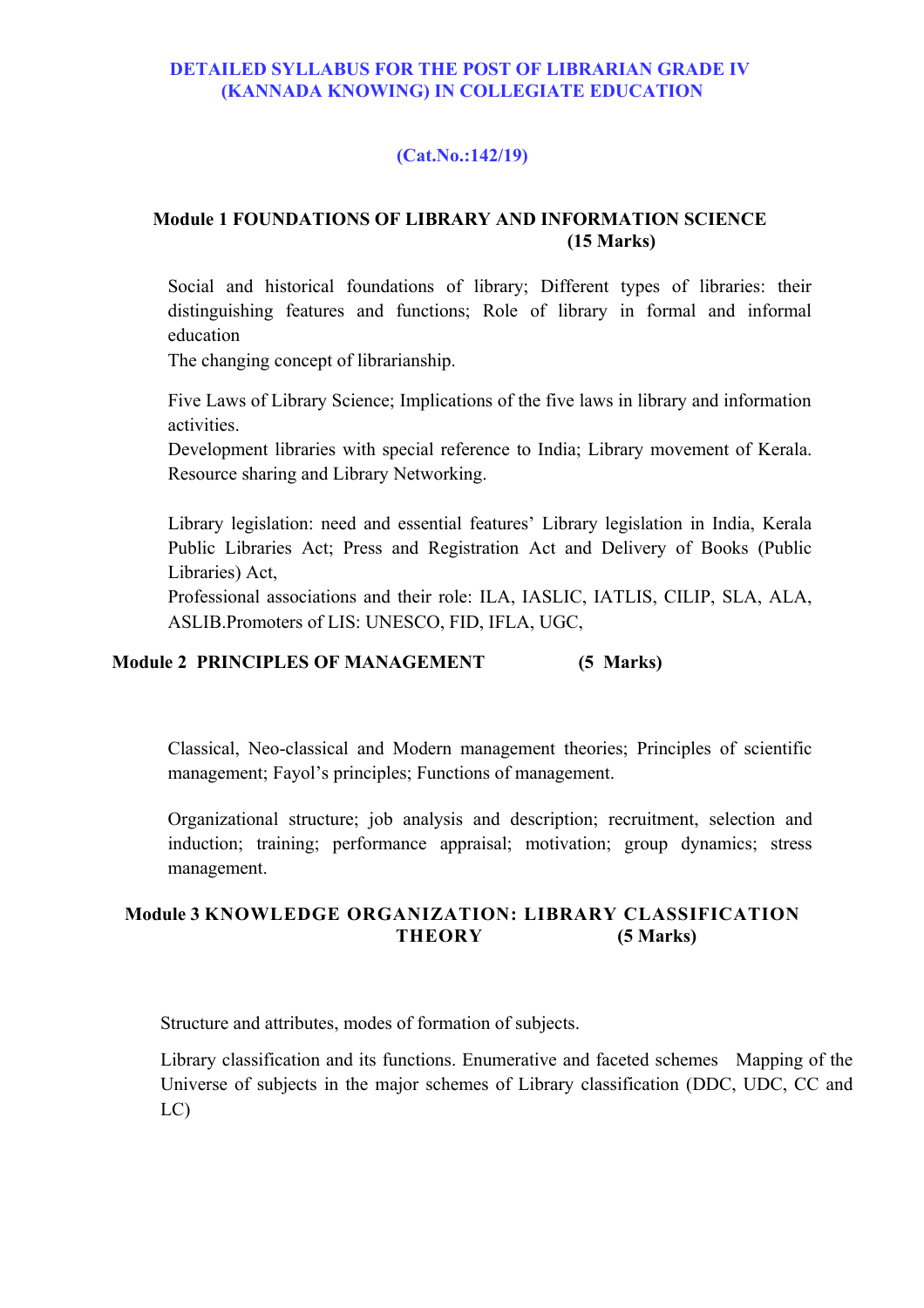Normative Principles for Idea Plane and Verbal Plane ; Principles for Helpful Sequence Facet Analysis as used in the CC; Principles for Facet Sequence ; Postulational procedure ; Devices to form and sharpen isolate numbers

Notation system and its functions ; Qualities of a good notation system – Hospitality and Mnemonics ; Zone analysis

## **Module 4 Information and Communication (5 Marks)**

Information: Characteristics, nature, value and uses; Conceptual difference between data, information and knowledge

Communication: Channels – formal and informal; models; barriers, Trends in scientific communication.

Information industry: generators, providers and intermediaries; Information audit

Information management; Knowledge management.

## **Module 5 INFORMATION SOURCES (10 Marks)**

Evolution of physical media; Classification of information sources – Print and nonprint; Documentary and Non-Documentary; Primary, Secondary and Tertiary Sources of Information -- their categories and characteristics.

Evaluation Criteria; Detailed Study of dictionaries, encyclopedias, yearbooks, directories, biographical sources, geographical sources, statistical sources, sources of current information.

Databases, Portals, Subject Gateways; Open Access Resources

Search Engines, Search Techniques

#### **Module 6 INFORMATION PRODUCTS AND SERVICES (5 Marks)**

Categories of information users; Information needs, definition; Types and models; Information seeking behaviour User studies, methods, technique and evaluation

Concept, definition and trends, virtual reference service, examples of Electronic reference service; Reference Interview and search techniques.

Information services, concept, definition need and trends Alerting services – CAS, SDI, technique, evaluation Bibliographic, Referral, Document Delivery, Referral centres

Abstracting and Indexing services; Document Delivery Services;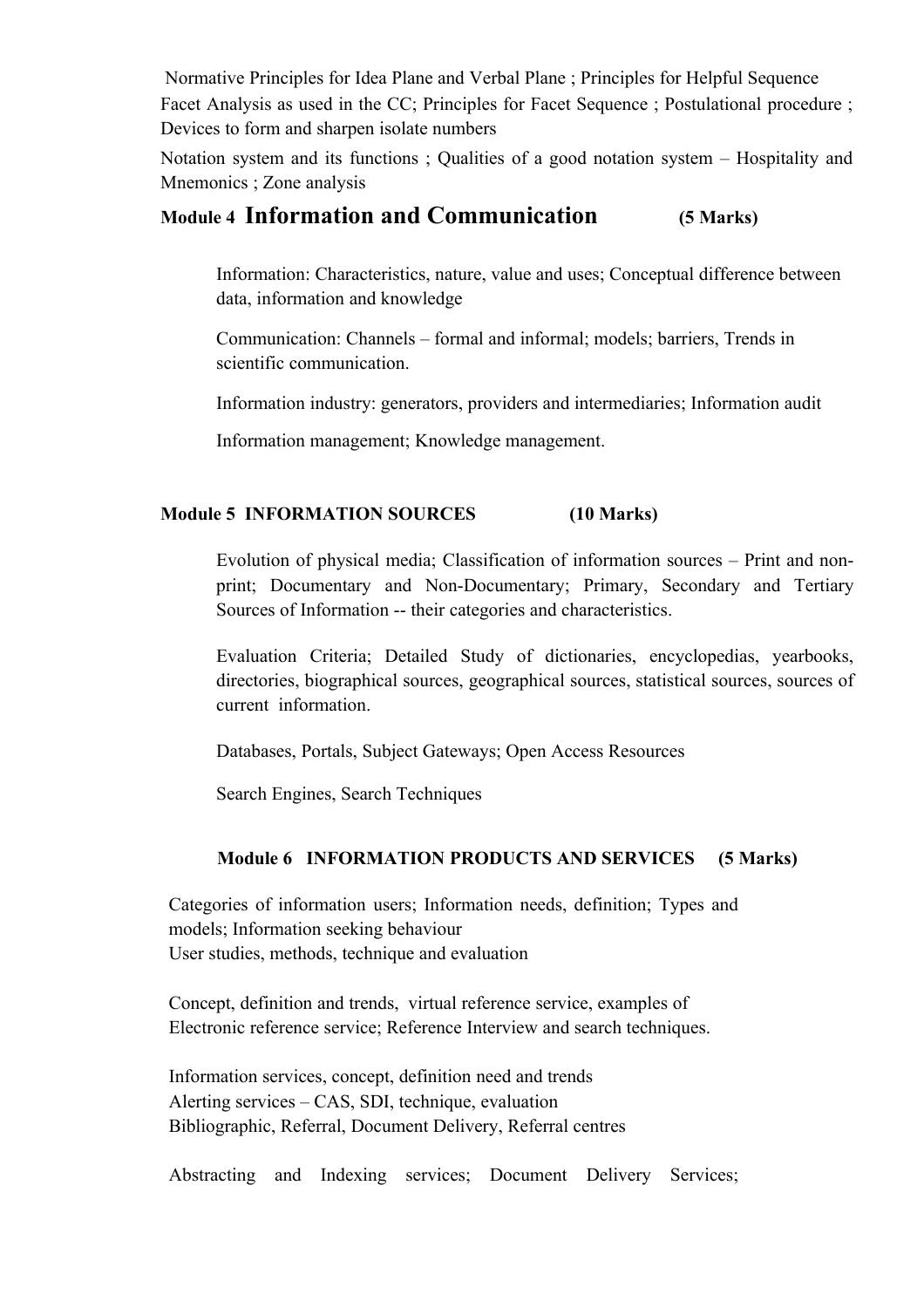#### Translation, Reprography

Study of national, International Systems and Services, NISCAIR, DESIDOC, NASSDOC, SENDOC, UNISIST, AGRIS, MEDLARS, OCLC

## **Module 7 LIBRARY AND INFORMATION CENTRE MANAGEMENT (20 Marks)**

Different sections of library and information centres and their functions.

Collection development: Acquisition procedures: selection, ordering, accessioning and stock editing

Technical processing: Classification, Cataloguing and physical processing

Maintenance of documents: work with new, returned, damaged and lost documents. Stock verification, binding, care, preservation and restoration of print and electronic documents

Circulation control: Charging systems, interlibrary lending

Serials control: Selection, ordering, receipt and display

Special collections

Sources of Finance; Library Budget, Budgeting and Accounting

Building: Lay out and space estimation; Furniture and equipment

Library rules; Staff Manual; Library Statistics

Types of Report: Annual report, Progress / Review reports.

## **Module 8 CATALOGUING AND METADATA (5 Marks)**

Bibliographic record and its structure and functions ; Different kinds of bibliographic files; Library catalogue and its functions; Classified and Dictionary Catalogues; OPACs

Principles of Description; Standards for Description: ISBDs, AACR-2, RDA

Bibliographic Record Formats – ISO 2709 and the MARC family of Formats, MARC XML.

Problems in subject search and retrieval ; vocabulary control; Thesauri

General theory of subject indexing languages (SIL) of G. Bhattacharyya; Indexing Systems - Lists of Subject Headings, Chain Indexing,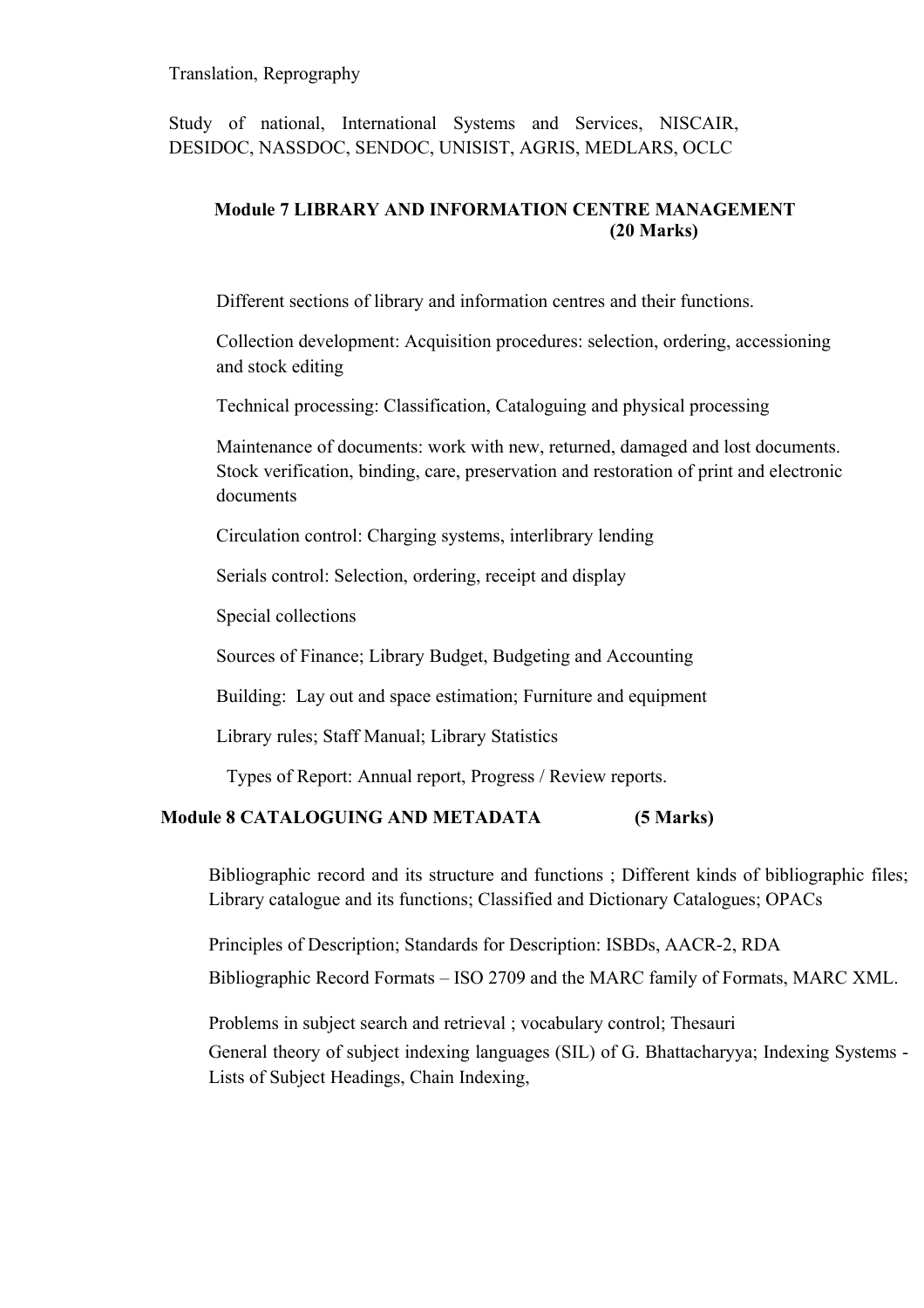Planning and implementation; Automation of in-house operations – file requirements for Acquisition, Cataloguing, Circulation control, Serials Control, OPAC

Library Automation packages: KOHA, E-Granthalaya

Web 2.0 tools and services; Internet security

## **Module 10 DIGITAL LIBRARIES (5 Marks)**

Concept and definition; Historical Development of Digital Libraries; Open source software; DSpace,

# **Kannada (20 marks)**

- **1)** Word Purity / Correct Word
- **2)** Correct Sentence
- **3)** Translation
- **4)** One Word / Single Word / One Word Substitution
- **5)** Synonyms
- **6)** Antonyms
- **7)** Idioms and Proverbs
- **8)** Equivalent Word
- **9)** Join the Word
- **10)** Feminine Gender, Masculine Gender
- **11)** Number
- **12)** Sort and Write